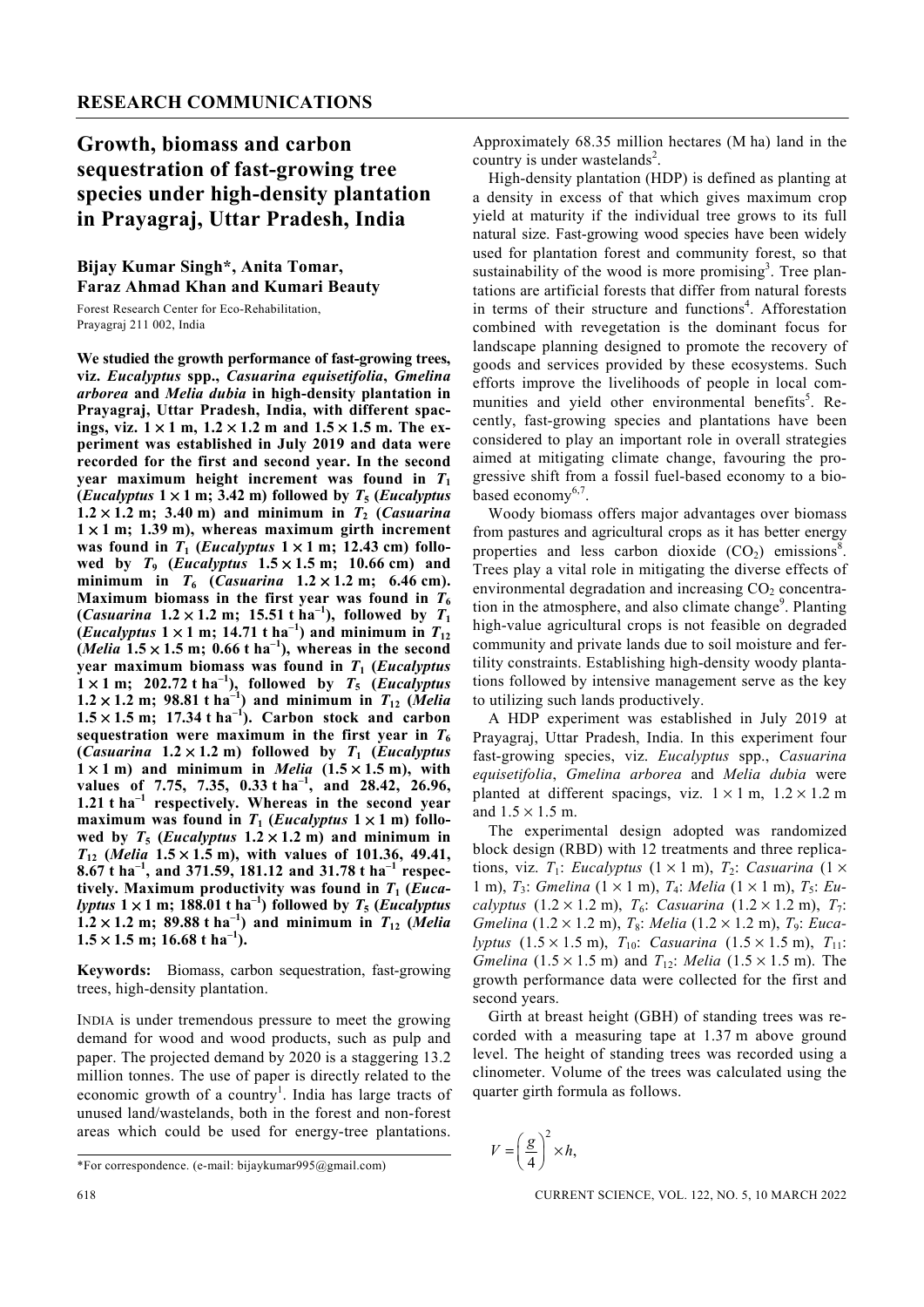|                | Treatment combination                          | Height $(m)$ |             |                           | Girth (cm) |             |                         |
|----------------|------------------------------------------------|--------------|-------------|---------------------------|------------|-------------|-------------------------|
| Treatment      |                                                | First year   | Second year | Height<br>increment $(m)$ | First year | Second year | Girth<br>increment (cm) |
| $T_1$          | <i>Eucalyptus</i> $(1 \times 1$ m)             | 3.53         | 6.95        | 3.42                      | 7.18       | 19.61       | 12.43                   |
| $T_2$          | Casuarina $(1 \times 1$ m)                     | 3.76         | 5.15        | 1.39                      | 5.61       | 12.49       | 6.88                    |
| T <sub>3</sub> | Gmelina $(1 \times 1$ m)                       | 2.35         | 5.05        | 2.69                      | 5.80       | 14.09       | 8.29                    |
| T <sub>4</sub> | Melia $(1 \times 1$ m)                         | 2.33         | 5.27        | 2.94                      | 5.69       | 15.60       | 9.92                    |
| $T_5$          | <i>Eucalyptus</i> $(1.2 \times 1.2 \text{ m})$ | 3.16         | 6.55        | 3.40                      | 6.68       | 16.07       | 9.38                    |
| $T_6$          | Casuarina $(1.2 \times 1.2 \text{ m})$         | 3.66         | 5.60        | 1.94                      | 7.34       | 13.80       | 6.46                    |
| T <sub>7</sub> | Gmelina $(1.2 \times 1.2 \text{ m})$           | 2.36         | 5.32        | 2.96                      | 6.00       | 15.56       | 9.56                    |
| $T_8$          | Melia $(1.2 \times 1.2 \text{ m})$             | 1.48         | 4.24        | 2.76                      | 3.61       | 11.97       | 8.36                    |
| $T_{9}$        | Eucalyptus $(1.5 \times 1.5 \text{ m})$        | 2.70         | 5.62        | 2.92                      | 5.61       | 16.28       | 10.66                   |
| $T_{10}$       | Casuarina $(1.5 \times 1.5 \text{ m})$         | 3.27         | 5.68        | 2.41                      | 6.04       | 14.23       | 8.19                    |
| $T_{11}$       | Gmelina $(1.5 \times 1.5 \text{ m})$           | 1.82         | 4.54        | 2.73                      | 5.02       | 14.61       | 9.59                    |
| $T_{12}$       | Melia $(1.5 \times 1.5 \text{ m})$             | 1.45         | 3.78        | 2.33                      | 3.47       | 12.47       | 9.00                    |
|                | SE(m)                                          |              |             | 0.42                      |            |             | 1.31                    |
|                | <b>CV</b>                                      |              |             | 27.58                     |            |             | 25.07                   |

**Table 1.** Height (m), height increment (m), girth (cm) and girth increment (cm) of fast-growing tree species

where *V* is the volume  $(m^3)$ , *g* the GBH  $(m)$  and *h* is the height of the tree (m).

 Aboveground biomass (AGB): To estimate biomass, volume was multiplied by wood density (WD) of the tree and biomass expansion factor (BEF). The stem wood biomass was then 'expanded' to total AGB of the tree, including leaves, twigs, branches, bole and bark using  $BEF<sup>10</sup>$ . For this study BFF value of 1.5 was used<sup>11</sup>.

AGB (t ha<sup>-1</sup>) = Volume (m<sup>3</sup>) × WD × BEF.

Below Ground Biomass (BGB): This was estimated by multiplying AGB with a factor of 0.26 (ref. 12).

 $BGB (t ha^{-1}) = AGB \times 0.26$ .

Total biomass (TB): This was estimated by adding the biomass values of all components (AGB and BGB)

TB  $(t \text{ ha}^{-1}) = \text{AGB} + \text{BGB}.$ 

Productivity (*P*) was estimated as follows

 $P = B_2 - B_1$ ,

where  $B_1$  is the biomass in the first year and  $B_2$  is the biomass in the second year.

 The carbon stock of tree was computed by multiplying biomass value with carbon concentration conversion factor value<sup>13</sup> (generally taken as  $0.50$  t ha<sup>-1</sup>) and the same method adopted for calculation<sup>10,14,15</sup>.

Carbon stock (t ha<sup>-1</sup>) = TB (t ha<sup>-1</sup>)  $\times$  CF,

where CF is conversion factor. The carbon stock was then multiplied by  $44/12$  to estimate  $CO<sub>2</sub>$  sequestration<sup>15</sup>.

 Height, height increment, girth and girth increment of the trees were calculated after two years under HDP of fast-growing species (Table 1). The data indicate that maximum height in the first year was found in  $T_2$ (3.76 m; *Casuarina*  $1 \times 1$  m) followed by  $T_6$  (3.66 m; *Casuarina*  $1.2 \times 1.2$  m), whereas in the second year maximum height was found in *T*1 (6.95 m; *Eucalyptus*  $1 \times 1$  m) followed by  $T_5$  (6.55 m; *Eucalyptus*  $1.2 \times$ 1.2 m). Maximum height increment was found in  $T_1$ (3.42 m; *Eucalyptus*  $1 \times 1$  m) followed by  $T_5$  (3.40 m; *Eucalyptus*  $1.2 \times 1.2$  m) and minimum in  $T_2$  (1.39 m; *Casuarina*  $1 \times 1$  m). Maximum girth was found in the first year in  $T_6$  (7.34 cm; *Casuarina*  $1.2 \times 1.2$  m) followed by  $T_1$  (7.18 cm; *Eucalyptus*  $1 \times 1$  m), whereas in the second year maximum girth was found in  $T_1$  (19.61 cm; *Eucalyptus*  $1 \times 1$  m) followed by  $T_9$  (16.28 cm; *Eucalyptus*  $1.5 \times 1.5$  m). Maximum girth increment was found in  $T_1$  (12.43 cm; *Eucalyptus*  $1 \times 1$  m) followed by  $T_9$ (10.66 cm; *Eucalyptus*  $1.5 \times 1.5$  m) and minimum in  $T_6$ (6.46 cm; *Casuarina* 1.2 × 1.2 m).

 Tree height of *Eucalyptus* varied from 18.5 to 23.6 m with diameter at breast height (DBH) range 11.47– 16.07 cm (ref. 16). The highest increment in GBH was recorded in *Eucalyptus* clone P-13 (33.80 cm), followed by P-23 (33.43 cm), P-32 (33.27 cm), 526 (32.68 cm), IFGTB-4 (32.10 cm), 3018 (30.53 cm) and P-50  $(29.60 \text{ cm})$ , whereas the lowest in P-66  $(22.50 \text{ cm})$  and control (20.38 cm)17. In similar studies of *G. arborea* at  $1 \times 1$  m spacing, the average height of the plantation was 8.02 m with 10.4 cm collar diameter and 7.10 cm DBH (ref. 18). In three-year-old plantation of *E. tereticornis* at  $1 \times 1$  m spacing, tree height was 550–990 cm and girth 5– 35 cm. In the larger (category A) trees, average height was 990 cm and GBH was 29.0 cm (ref. 19). *M. dubia*  planting density of 714 trees  $ha^{-1}$  having girth and height 46.85 cm, 10.59 m; 50.14 cm, 10.99 m; 52.99 cm, 11.22 m and 55.76 cm, 11.43 m respectively<sup>20</sup>. *E. tereticornis* with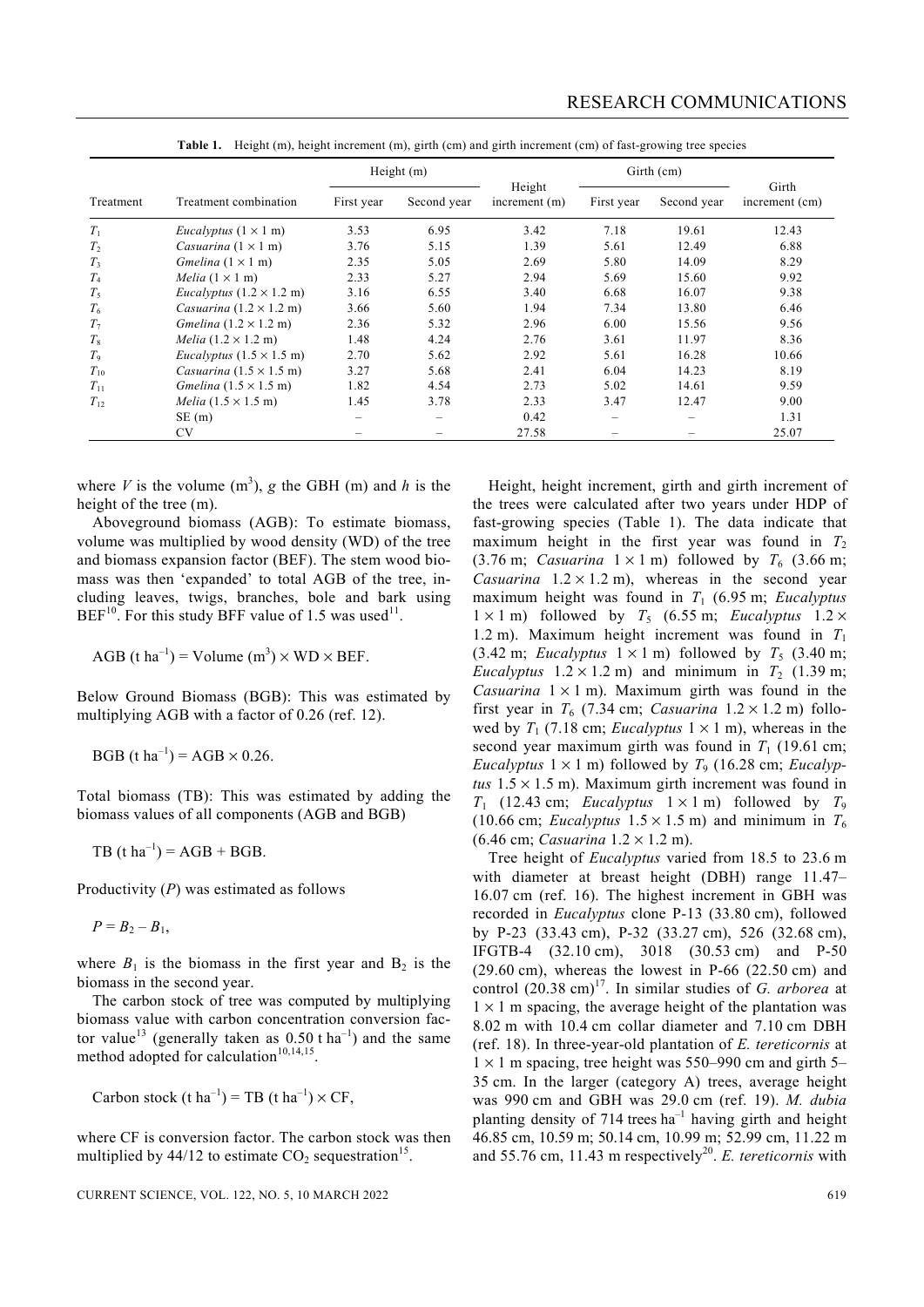## RESEARCH COMMUNICATIONS

|  |  |  |  |  |  | Table 2. Volume $(m^3 \text{ ha}^{-1})$ , total biomass (t ha <sup>-1</sup> ), carbon stock (t ha <sup>-1</sup> ) and carbon dioxide sequestration (t ha <sup>-1</sup> ) of fast-growing tree species |
|--|--|--|--|--|--|-------------------------------------------------------------------------------------------------------------------------------------------------------------------------------------------------------|
|--|--|--|--|--|--|-------------------------------------------------------------------------------------------------------------------------------------------------------------------------------------------------------|

|                |                                                | Volume<br>$(m^3 \text{ ha}^{-1})$ |             | Total biomass<br>$(t \text{ ha}^{-1})$ |             | Carbon stock<br>$(t \text{ ha}^{-1})$ |                        | Carbon dioxide<br>sequestration (t $ha^{-1}$ ) |             |
|----------------|------------------------------------------------|-----------------------------------|-------------|----------------------------------------|-------------|---------------------------------------|------------------------|------------------------------------------------|-------------|
| Treatment      | Treatment combination                          | First year                        | Second year | First year                             | Second year |                                       | First year Second year | First year                                     | Second year |
| $T_1$          | <i>Eucalyptus</i> $(1 \times 1$ m)             | 12.72                             | 175.26      | 14.71                                  | 202.72      | 7.35                                  | 101.36                 | 26.96                                          | 371.59      |
| T <sub>2</sub> | Casuarina $(1 \times 1$ m)                     | 7.42                              | 50.97       | 11.63                                  | 79.95       | 5.82                                  | 39.98                  | 21.32                                          | 146.55      |
| T <sub>3</sub> | Gmelina $(1 \times 1$ m)                       | 5.68                              | 65.94       | 4.84                                   | 56.08       | 2.42                                  | 28.04                  | 8.86                                           | 102.80      |
| $T_{4}$        | <i>Melia</i> $(1 \times 1$ m)                  | 6.14                              | 98.88       | 4.64                                   | 74.75       | 2.32                                  | 37.38                  | 8.51                                           | 137.02      |
| $T_5$          | <i>Eucalyptus</i> $(1.2 \times 1.2 \text{ m})$ | 7.72                              | 85.43       | 8.93                                   | 98.81       | 4.47                                  | 49.41                  | 16.37                                          | 181.12      |
| T <sub>6</sub> | Casuarina $(1.2 \times 1.2 \text{ m})$         | 9.88                              | 51.24       | 15.51                                  | 80.38       | 7.75                                  | 40.19                  | 28.42                                          | 147.34      |
| T <sub>7</sub> | Gmelina $(1.2 \times 1.2 \text{ m})$           | 4.50                              | 59.11       | 3.83                                   | 50.27       | 1.91                                  | 25.14                  | 7.01                                           | 92.15       |
| $T_8$          | <i>Melia</i> $(1.2 \times 1.2 \text{ m})$      | 0.92                              | 28.99       | 0.69                                   | 21.91       | 0.35                                  | 10.96                  | 1.27                                           | 40.17       |
| T <sub>9</sub> | <i>Eucalyptus</i> $(1.5 \times 1.5 \text{ m})$ | 2.66                              | 51.41       | 3.08                                   | 59.46       | 1.54                                  | 29.73                  | 5.64                                           | 109.00      |
| $T_{10}$       | Casuarina $(1.5 \times 1.5 \text{ m})$         | 3.44                              | 32.33       | 5.39                                   | 50.71       | 2.70                                  | 25.36                  | 9.88                                           | 92.95       |
| $T_{11}$       | Gmelina $(1.5 \times 1.5 \text{ m})$           | 1.56                              | 31.18       | 1.33                                   | 26.52       | 0.66                                  | 13.26                  | 2.44                                           | 48.60       |
| $T_{12}$       | Melia $(1.5 \times 1.5 \text{ m})$             | 0.87                              | 22.93       | 0.66                                   | 17.34       | 0.33                                  | 8.67                   | 1.21                                           | 31.78       |

**Table 3.** Productivity of fast-growing tree species

| Treatment      | Treatment combination                          | Productivity (t $ha^{-1}$ ) |
|----------------|------------------------------------------------|-----------------------------|
| $T_1$          | <i>Eucalyptus</i> $(1 \times 1$ m)             | 188.01                      |
| T <sub>2</sub> | Casuarina $(1 \times 1$ m)                     | 68.32                       |
| T <sub>3</sub> | <i>Gmelina</i> $(1 \times 1$ m)                | 51.25                       |
| $T_{4}$        | <i>Melia</i> $(1 \times 1$ m)                  | 70.11                       |
| $T_5$          | <i>Eucalyptus</i> $(1.2 \times 1.2 \text{ m})$ | 89.88                       |
| T <sub>6</sub> | Casuarina $(1.2 \times 1.2 \text{ m})$         | 64.88                       |
| T <sub>7</sub> | Gmelina $(1.2 \times 1.2 \text{ m})$           | 46.44                       |
| $T_{8}$        | Melia $(1.2 \times 1.2 \text{ m})$             | 21.22                       |
| $T_{\rm o}$    | <i>Eucalyptus</i> $(1.5 \times 1.5 \text{ m})$ | 56.38                       |
| $T_{10}$       | Casuarina $(1.5 \times 1.5 \text{ m})$         | 45.32                       |
| $T_{11}$       | Gmelina $(1.5 \times 1.5 \text{ m})$           | 25.19                       |
| $T_{12}$       | Melia $(1.5 \times 1.5 \text{ m})$             | 16.68                       |

a spacing of  $2 \times 2$  m showed height and DBH of 4.44 m and 4.23 cm respectively, at the age of 5 years; 6.35 m and 5.21 cm respectively, at 6 years; 7.31 m and 6.51 cm respectively, at 7 years, and 9.76 m and 8.68 cm respectively, at the age of 11 years<sup>21</sup>. A *Casuarina* plantation in Karnataka reached 6.9 m in height and 24 cm in diameter in the third year. The height of 3.4 m and diameter of 11 cm was reached in the second year. While in the fourth year, these values were 9.1 m and 36 cm respectively<sup>22</sup>. Mean diameter with respect to age 4, 6, 8 and 10 years of *E. hybrid* plantation in Haryana was 6.9, 9.2, 14.5 and 16.5 cm respectively<sup>23</sup>.

 Volume of the trees was calculated after two years under HDP of fast-growing species (Table 2). The data indicated that the maximum volume in the first year was found in  $T_1$  (12.72 m<sup>3</sup> ha<sup>-1</sup>; *Eucalyptus*  $1 \times 1$  m) followed by  $T_6$  (9.88 m<sup>3</sup> ha<sup>-1</sup>; *Casuarina* 1.2 × 1.2 m), whereas in the second year maximum volume was found in  $T_1$  $(175.26 \text{ m}^3 \text{ ha}^{-1})$ ; *Eucalyptus*  $1 \times 1 \text{ m}$ ) followed  $T_4$ (98.88 m<sup>3</sup> ha<sup>-1</sup>; *Melia*  $1 \times 1$  m). Volume was the highest with *E. benthamii* at 6660 trees ha<sup>-1</sup> (416.4 m<sup>3</sup> ha<sup>-1</sup>) and at Paysandú, Western Uruguay, the highest production was obtained with *E. grandis* (370.7 m<sup>3</sup> ha<sup>-1</sup>) and at densities of 4440 and 6660 trees ha<sup>-1</sup> (305.9 and 315.3 m<sup>3</sup> ha<sup>-1</sup> respectively)<sup>24</sup>. Stand volume of  $\dot{M}$ . dubia planting density of 2500 trees ha<sup>-1</sup> was to be 125.00, 148.33, 165.83 and 189.25 m3 ha–1 (ref. 20). Volume of standing *Eucalyptus* trees ranged from  $0.12$  to  $0.28$  m<sup>3</sup>, as report by Behera *et*  $a l^{16}$ . *E. urophylla* plantation had 182 trees ha<sup>-1</sup>, with an average stand volume of  $150.12 \text{ m}^3 \text{ ha}^{-1}$  as documented by Sadono *et al.*25.

 Table 2 shows total biomass of the trees under HDP of fast-growing species. The data indicate that maximum biomass in the first year was found in  $T_6$  (15.51 t ha<sup>-1</sup>; *Casuarina*  $1.2 \times 1.2$  m), followed by  $T_1$  (14.71 t ha<sup>-1</sup>; *Eucalyptus*  $1 \times 1$  m) and minimum in  $T_{12}$  (0.66 t ha<sup>-1</sup>; *Melia*  $1.5 \times 1.5$  m), whereas in the second year maximum biomass was found in  $T_1$  (*Eucalyptus*  $1 \times 1$  m) followed by  $T_5$  (*Eucalyptus*  $1.2 \times 1.2$  m) and minimum in  $T_{12}$ (*Melia* 1.5 × 1.5 m) with values of 202.72, 98.81 and 17.34 t ha–1 respectively. Four-year-old *E. tereticornis*  above-ground dry biomass for individual trees was found to be the highest in agri-silviculture system  $(107.71 \text{ kg tree}^{-1})$ . whereas per hectare biomass was  $94.84$  t ha<sup>-1</sup> (ref. 26). Mean biomass accumulation of *E. urophylla* was 171.76 Mg ha<sup>-1</sup> in East Nusa Tenggara, Indonesia<sup>25</sup>. AGB of *Melia azedarach* showed fairly high biomass production (38.4 t ha<sup>-1</sup>) followed by *Ailanthus excelsa* (27.2 t ha<sup>-1</sup>). The order of biomass production (kg/tree) was: *E. tereticornis* (24.1) > *A. excels* (21.8) > *M. azedarach* (12.6) > *P. deltoides* clone G48 (8.3) > *Alstonia scholaris* (6.6) > *Pongamia pinnata*  $(3.7)^{27}$ . In the three-year-old plantation of *E. tereticornis* total biomass was  $44.8 \text{ kg ha}^{-1}$  (ref. 19). Five-year-old fuelwood species with planting at the closest spacing  $(1 \times 1 \text{ m})$  gave green biomass yield  $(81.0 \text{ t} \text{ ha}^{-1})$ for *Acacia auriculiformis* and 68.9 t ha–1 for *Casuarina equisetifolia*28.

 Table 2 shows carbon stock and carbon sequestration under HDP of fast-growing tree species. The data indicated that the first year maximum carbon stock was found in  $T_6$  (7.75 t ha<sup>-1</sup>; *Casuarina* 1.2 × 1.2 m) followed by  $T_1$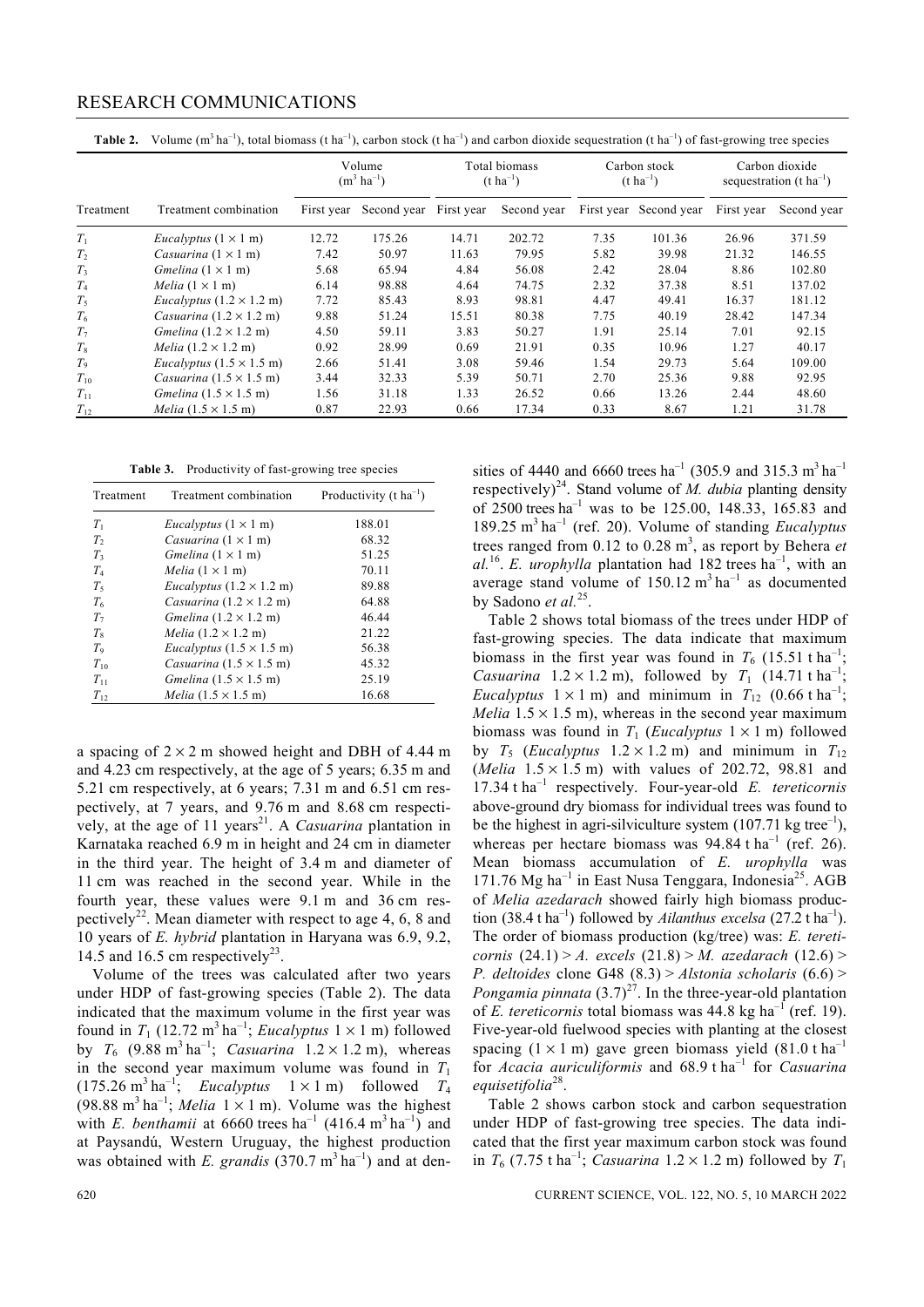|                              | Volume $ha^{-1}$ | <b>Biomass</b> | Productivity | Carbon stock | Carbon dioxide sequestration |
|------------------------------|------------------|----------------|--------------|--------------|------------------------------|
| Volume $ha^{-1}$             | .000             |                |              |              |                              |
| <b>Biomass</b>               | 0.935            | 1.000          |              |              |                              |
| Productivity                 | 0.950            | 0.998          | 1.000        |              |                              |
| Carbon stock                 | 0.935            | 1.000          | 0.998        | 1.000        |                              |
| Carbon dioxide sequestration | 0.935            | 1.000          | 0.998        | 1.000        | 1.000                        |

Table 4. Correlation matrix between volume, biomass, productivity, carbon stock and carbon dioxide sequestration



**Figure 1.** Correlation between height increment and girth increment.

(7.35 t ha<sup>-1</sup>; *Eucalyptus*  $1 \times 1$  m), and minimum in  $T_{12}$  $(0.33 \text{ t} \text{ ha}^{-1})$ ; *Melia*  $1.5 \times 1.5$  m), whereas maximum carbon sequestration was found in  $T_6$  (28.42 t ha<sup>-1</sup>; *Casuarina*  $1.2 \times 1.2$  m) followed by  $T_1$  (26.96 t ha<sup>-1</sup>; *Eucalyptus*  $1 \times 1$  m) and minimum in  $T_{12}$  (1.21 t ha<sup>-1</sup>; *Melia*  $1.5 \times 1.5$  m). Maximum carbon stock and carbon sequestration in the second year were found in *T*1 (*Eucalyptus*  $1 \times 1$  m) followed by  $T_5$  (*Eucalyptus*  $1.2 \times 1.2$  m) and minimum in  $T_{12}$  (*Melia* 1.5 × 1.5 m) with values of 101.36, 49.41, 8.86 t ha<sup>-1</sup> and 371.59, 181.12 and 31.78 t ha<sup>-1</sup> respectively. Carbon sequestration in the mature *Eucalyptus*  plantation (8 years) varied from 85.3 to 88.7 Mg C ha (ref. 29). Carbon storage in *E. urophylla* plantation was 52.25 Mg ha<sup>-1</sup> (ref. 25). In five-year-old plantation age, total C storage in *Gmelina arborea* stands ranged from 4.3 to 9.4 Mg ha–1, *P. deltoides* from 22.5 to 30.1 Mg ha–1 and *Ceiba pentandra* from 4.5 to 10.1 Mg ha<sup>-1</sup> (ref. 30). The total carbon stock and  $CO<sub>2</sub>$  sequestration rate in *. deltoides* varied from 0.89 Mg ha<sup>-1</sup> and 1.63 Mg ha<sup>-1</sup> yr<sup>-1</sup> at two years to 43.54 Mg ha<sup>-1</sup> and 26.58 Mg ha<sup>-1</sup> yr<sup>-1</sup> at 6 years (ref. 31). The above ground carbon stock in *P. deltoides* increased from  $0.5 \text{ Mg ha}^{-1}$  in the first year to 90.1 Mg ha<sup>-1</sup> at 11 years. The carbon sequestration rate in mature plantations  $(7-11$  years) varied from 5.8 to 6.5 MgC ha<sup>-1</sup> yr<sup>-1</sup> (ref. 32).

 Table 3 shows the productivity of fast-growing tree species under HDP. The data indicate that maximum productivity was found in  $T_1$  (188.01 t ha<sup>-1</sup>; *Eucalyptus* 1  $\times$ 1 m) followed by  $T_5$  (89.88 t ha<sup>-1</sup>; *Eucalyptus*  $1.2 \times 1.2$  m) and minimum in  $T_{12}$  (16.68 t ha<sup>-1</sup>; *Melia* 1.5 × 1.5 m). A four-year-old *Leucaena leucocephala* plantation with plant spacing of  $0.6 \times 0.6$  m, showed high net primary productivity (33 t ha<sup>-1</sup> yr<sup>-1</sup>), closely followed by *E. tereticornis* (29 t ha<sup>-1</sup> yr<sup>-1</sup>)<sup>33</sup>. The net primary productivity of *Eucalyptus* plantation (23.4 t ha<sup>-1</sup> yr<sup>-1</sup>) was similar to *P*.

*deltoides* plantation  $(25 \text{ t} \text{ ha}^{-1} \text{ yr}^{-1})$  and the natural sal forest  $(22 \text{ t} \text{ ha}^{-1} \text{ yr}^{-1})^{34}$ .

 The correlation between height increment and girth increment showed significantly positive correlation  $(r =$ 0.821) (Figure 1).

 Table 4 shows the correlation matrix between volume, biomass, productivity, carbon stock and carbon sequestration in the second year for fast-growing species. Biomass was significantly correlated with volume (0.935), while productivity was significantly correlated with volume (0.950) and biomass (0.998). Carbon stock was significantly correlated with volume (0.935), biomass (1) and productivity (0.998), whereas carbon sequestration was significantly correlated with volume (0.935), biomass (1), productivity (0.997) and carbon stock (1).

 Fast-growing tree species under HDP showed that in the first year, among four species, viz. *Eucalyptus*, *Casuarina*, *Gmelina* and *Melia* maximum growth performance (height, girth and biomass) was observed in *Casuarina* at  $1.2 \times 1.2$  m spacing, followed by *Eucalyptus*  $(1 \times 1$  m) and minimum in *Melia*  $(1.5 \times 1.5 \text{ m})$ . In the second year maximum growth performance (height, girth and biomass) was recorded for *Eucalyptus* for three spacings, viz.  $1 \times 1$  m,  $1.2 \times 1.2$  m and  $1.5 \times 1.5$  m followed by *Casuarina* and minimum in *Melia*. The maximum productivity was found in  $T_1$  (*Eucalyptus*  $1 \times 1$  m) followed by  $T_5$  (*Eucalyptus* 1.2  $\times$  1.2 m) and minimum in  $T_{12}$  (*Melia*  $1.5 \times 1.5$  m). The finding also suggests that performance of *Casuarina* in the first year is best, whereas in the second year *Eucalyptus* performs best among all species.

<sup>1.</sup> Palsaniya, D. R., Dhyani, S. K., Tewari, R. K., Singh, R. and Yadav, R. S., Marketing issues and constraints in agroforestry. In *Agroforestry: Natural Resource Sustainable, Livelihood and Climate*